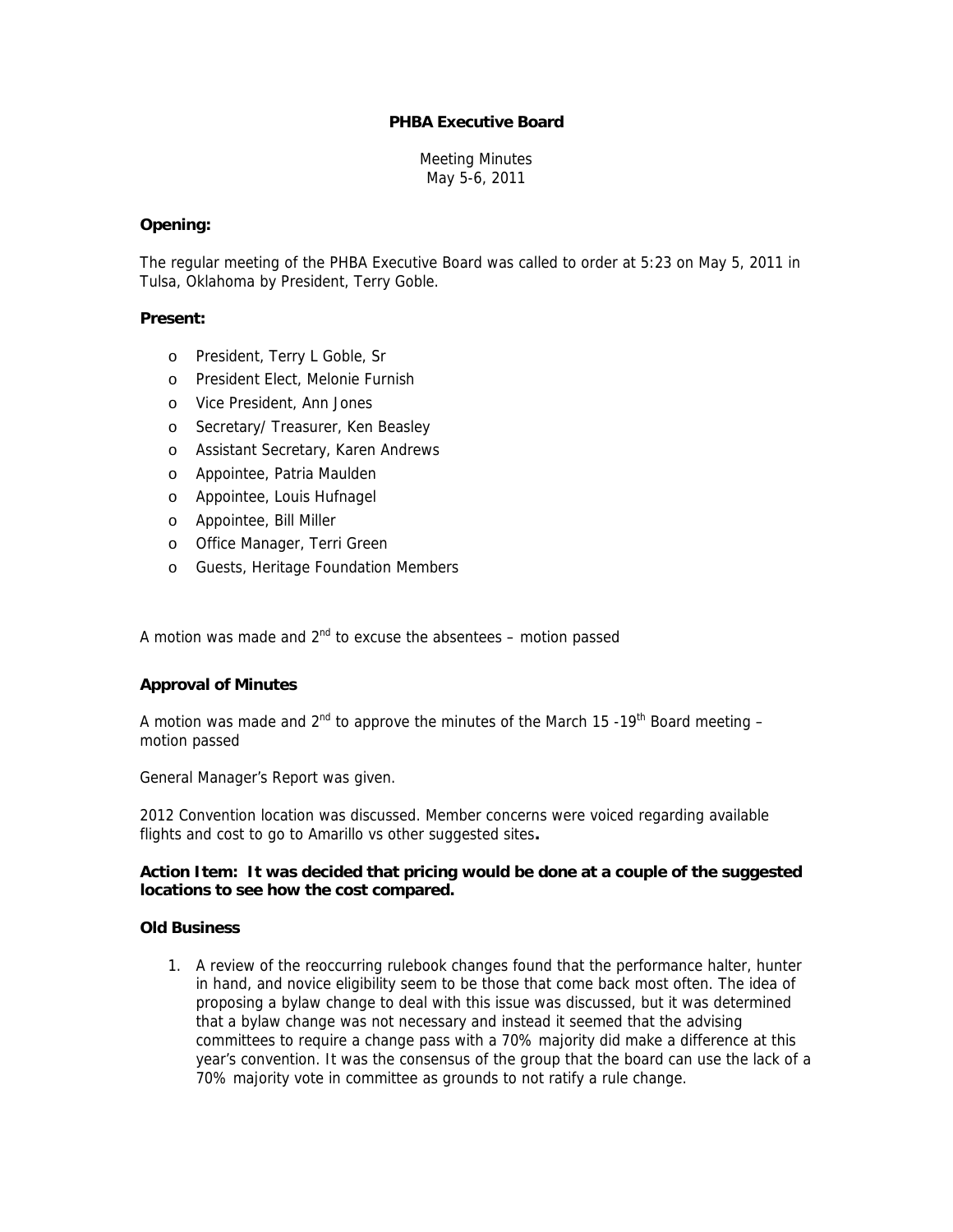2. Lifetime membership promotion – Having a lifetime membership that's different for youth vs adult with age ranges that cover each and a one year reduced rate for lifetime youth turning adult who purchase an adult lifetime membership. The program benefit would be to raise a large sum of money quickly. The drawback would be the lack of collecting future money from those with lifetime memberships.

## **Action Item: A member will put together a formal proposal that we can discuss at a future meeting.**

- 3. Cowboy Bonze print offer was discussed. Clay suggested that the number of prints be limited. – Discussion was suspended until later in the meeting.
- 4. Rulebook work will start on the 2012 book as soon as the rule changes from the committee are confirmed.
- 5. Reichert Celebration PHBA Show approvals have been received for the 2012 show a motion was made and  $2<sup>nd</sup>$  to approve the request to have 4 judges – motion passed.
- 6. A suggestion was made to share Palomino Magazines with Doctor, Dentist, hair stylist, and other offices in an effort to expose a new group of people to PHBA.

A motion was made and  $2^{nd}$  to recess at 7:24 – motion passed

# **May 6th –**

Meeting was reconvened at 8:48 am on May  $6<sup>th</sup>$ .

The financial report was given by the Secretary/Treasurer. The organization's financial position is ahead at the end of the first quarter compared to the same time frame in previous year. The amount of debt is half of what it was at the same time last year and we are seeing signs that the rate of improvement is holding steady. APA payments were made for the first quarter at the beginning of April.

# **Committee reports**

- Amateur
	- o The Novice Amateur points **Action Item: A directive was given to create the specifications and price the programming changes to keep/collect points per class for the novice amateur program. Include allowing for a variable total number of points per class to constitute the novice amateur eligibility.**
	- $\circ$  A motion was made and 2<sup>nd</sup> to allow a horse leasing option to any amateur or novice amateur. The lease has to be a minimum of one year and in order to participate in the world show the lease has to be recorded by March  $1<sup>st</sup>$ . – motion passed The lease filing fee is \$100.00 – starting January 2012
	- $\circ$  A motion was made and  $2<sup>nd</sup>$  to accept the Amateur committee meeting minutes with the understanding of the exception regarding leased horses – motion passed
- Affiliate/Membership
	- $\circ$  A motion was made and  $2^{nd}$  to accept the Affiliate/Membership meeting minutes
- Awards
	- $\circ$  A motion was made and  $2<sup>nd</sup>$  to approve the Awards committee minutes – motion passed
- Benefit Auction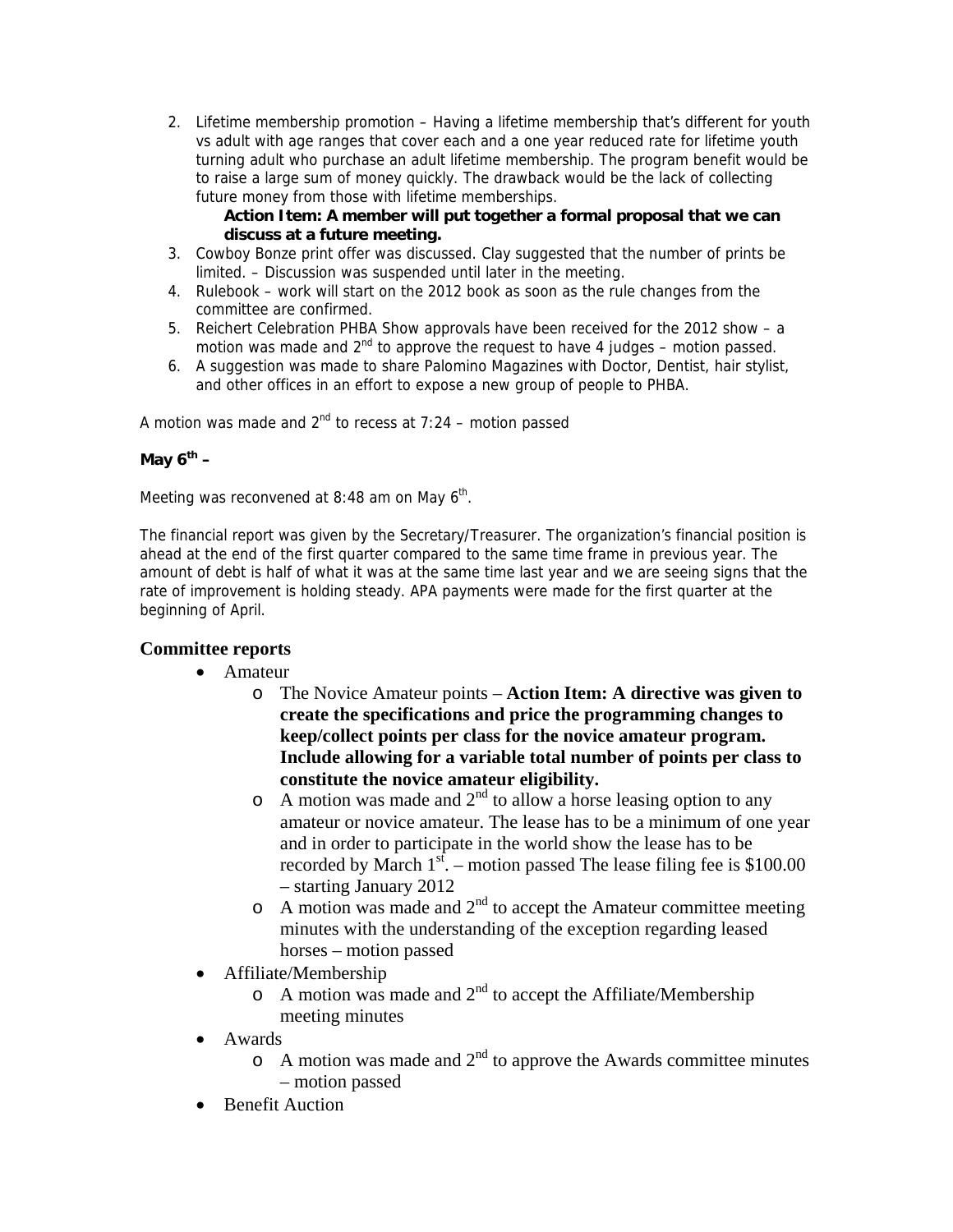- $\circ$  A motion was made and  $2<sup>nd</sup>$  to approve the Benefit Auction Committee meeting minutes – motion passed
- ByLaws Committee
	- $\circ$  A motion was made and  $2<sup>nd</sup>$  to accept all the committee minutes as submitted – motion passed
- Registration, Breeders & Transfers
	- $\sim$  A motion was made and 2<sup>nd</sup> to include the racking horses motion passed
	- $\alpha$  A motion was made and  $2<sup>nd</sup>$  to approve the committee minutes with the exception made for the Racking Horses – motion passed
- Scholarship Committee
	- $\circ$  A motion was made and  $2<sup>nd</sup>$  to approve the committee minutes motion passed
- Show Management
	- $\circ$  A motion was made and 2<sup>nd</sup> to approve the committee minutes motion passed
- Show Rules
	- $\circ$  A motion was made and  $2<sup>nd</sup>$  to approve the committee minutes motion passed
- Web & APA Software
	- $\circ$  A motion was made and  $2<sup>nd</sup>$  to approve the committee minutes motion passed
- PHBA World Show Committee
	- $\circ$  A motion was made and  $2<sup>nd</sup>$  to approve the committee minutes motion passed
	- o A suggestion was made to list on the website available facilities for overnight horse accommodations for exhibitors arriving before the move-in day of the World Show. A PHBA disclaimer will accompany the list indicating the PHBA is not endorsing any of the listed facilities.
- Youth Association Committee
	- o There were no actions to approve
- Heritage Foundation
	- $\circ$  A motion was made and 2<sup>nd</sup> to approve the committee minutes motion passed

# **Board of Directors Minutes**

A motion was made and  $2<sup>nd</sup>$  to deny ratification of the deletion of the quorum requirement because the rules for amending bylaws were not followed. – motion passed

A motion was made and  $2<sup>nd</sup>$  to accept the Board of Directors Meeting Minutes with the one exception for improper procedure with regard to the proposed amendment to the ByLaws.- motion passed